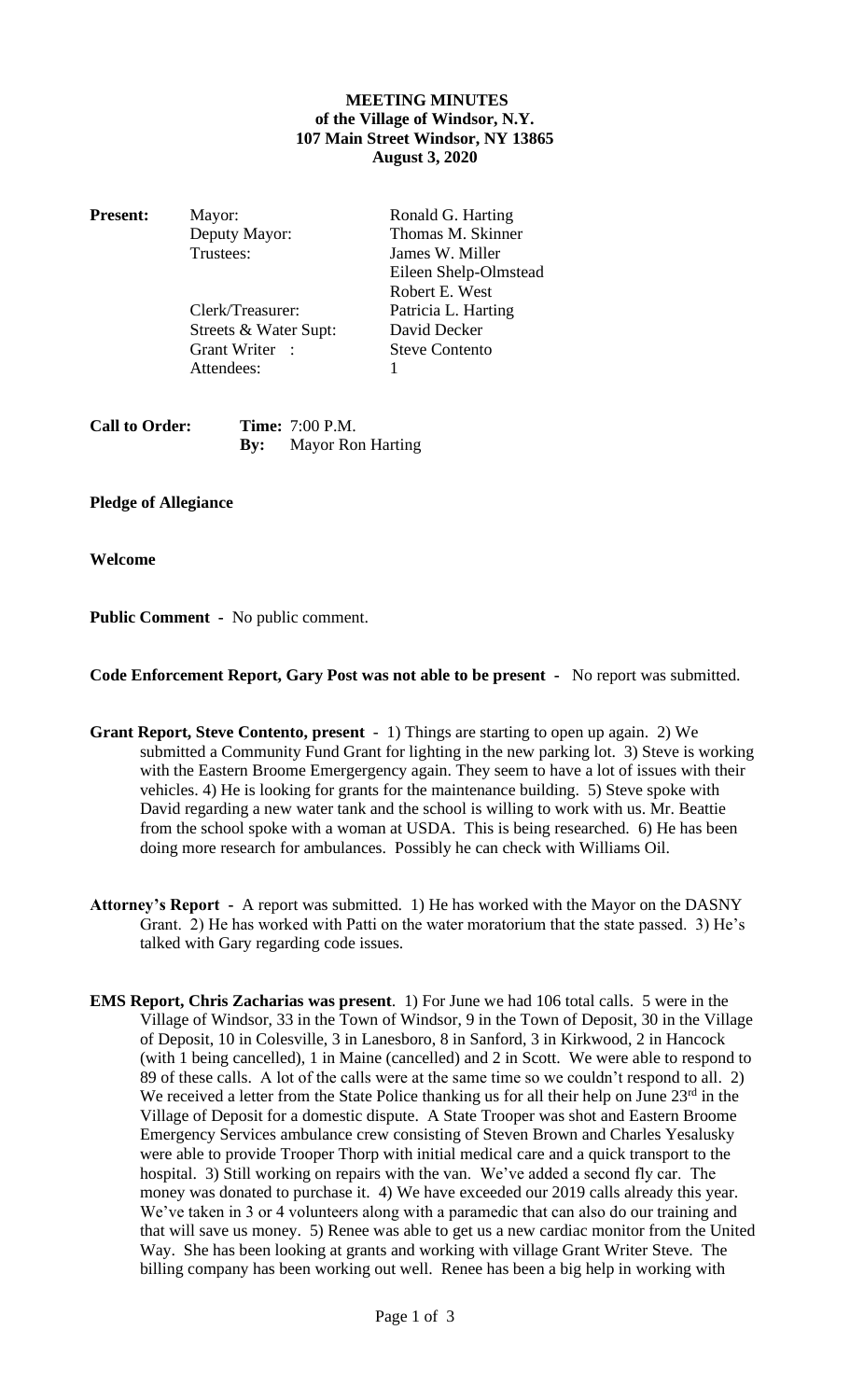them and figuring out the issues and finding past bills that were never billed. 6) Last year, one of the ambulances was involved in an accident. There are discrepancies with the insurance company and the location of where the accident actually happened. Lt. Harting from the Broome County Sheriff's Office has been working with them to get the issue resolved.

- **Streets Report, David Decker present -** 1) We had two (2) teens do community service. They both had ten (10) hours to do for vandalism they did at the park and around the village. Both of them worked well and regretted their decisions. Weeding was done along with new mulch put down. A big thank you to Lt. Ben Harting from the Broome County Sheriff's Department. He was able to track them down through social media, confront them and work out an arrangement to work with the village to resolve the issue. 2) Vandalism at the park seemed to be almost an every other day thing (not all by the individuals above). They spraypainted the dug-outs, broke bottles, put fire crackers in the port-a-john, ruined the door to the concession stand and other destructive stuff. We have not been able to find out who they are at this point.3) We will be working on some road shoulders this month. 4) We fixed a lot of drainage issues with all the recent rain, especially on Chestnut Street. 5) The school has asked about using our dump truck and tractor as they're re-doing the baseball field at the middle school. They are taking the old fill and putting it behind the fire station. I offered our assistance if it is okay with the board. That way, our equipment is not tied up for a week or two and we will be driving our trucks. If all goes well, I figure it would be less than a full day (spread out over a couple of days). The board was agreeable to let David  $&$  Eric help them out using our equipment. In the past, we have used school equipment and they have helped us out.
- **Water Report, David Decker present** 1) All the water reports and tests are all done and up-todate, along with the sampling. 2) We are still waiting for Colwell's to have a couple free days to do some work for us. They got backed up with all the rain but they hope to be able to do the work in September. 3) Lightning struck the transducer at the reservoir. We replaced the lightning surge protector with an extra we had on hand. David bought 2 more to have on hand.
- **Treasurer's Report, Patricia Harting present -** A report was presented. 1) We received our 2nd quarter sales tax. We also received the first COVID check from the federal government through the state. The second check will be distributed in July of 2022. 2) Amanda from the Country Store, would like to do a couple events on the village green during September and October. It's still in the early stages of planning but she'd like to know what she would be allowed to do and what does the village require from her. The board stated that if they are events that bring in a lot of people with a bounce house and such, she would need to get insurance for the day or get an organization to sponsor them. 3) Roger Peet, the owner of Village Manor apartments, is sealing his parking lot and wanted to know if the village would be willing to pay for half of the sealing. The total cost is \$3200. There was discussion on how much of the parking lot is actually owned by the village that we would be our responsibility. David stated that he doesn't feel the sealing would be worthwhile for us because we do paving every 10 years. Some board members thought we should only pay for our proportion of the sealing.

**Motion:** to pay  $\frac{1}{2}$  the cost of the sealing the cul-de-sac on Gary Drive.

| <b>By:</b> James W. Miller              |
|-----------------------------------------|
| $2nd$ : Ronald G. Harting               |
| <b>Vote:</b> AYE - Mayor Ronald Harting |

- AYE James W. Miller
	- AYE Eileen Shelp-Olmstead
	- NAY Thomas M. Skinner
	- AYE Robert E. West